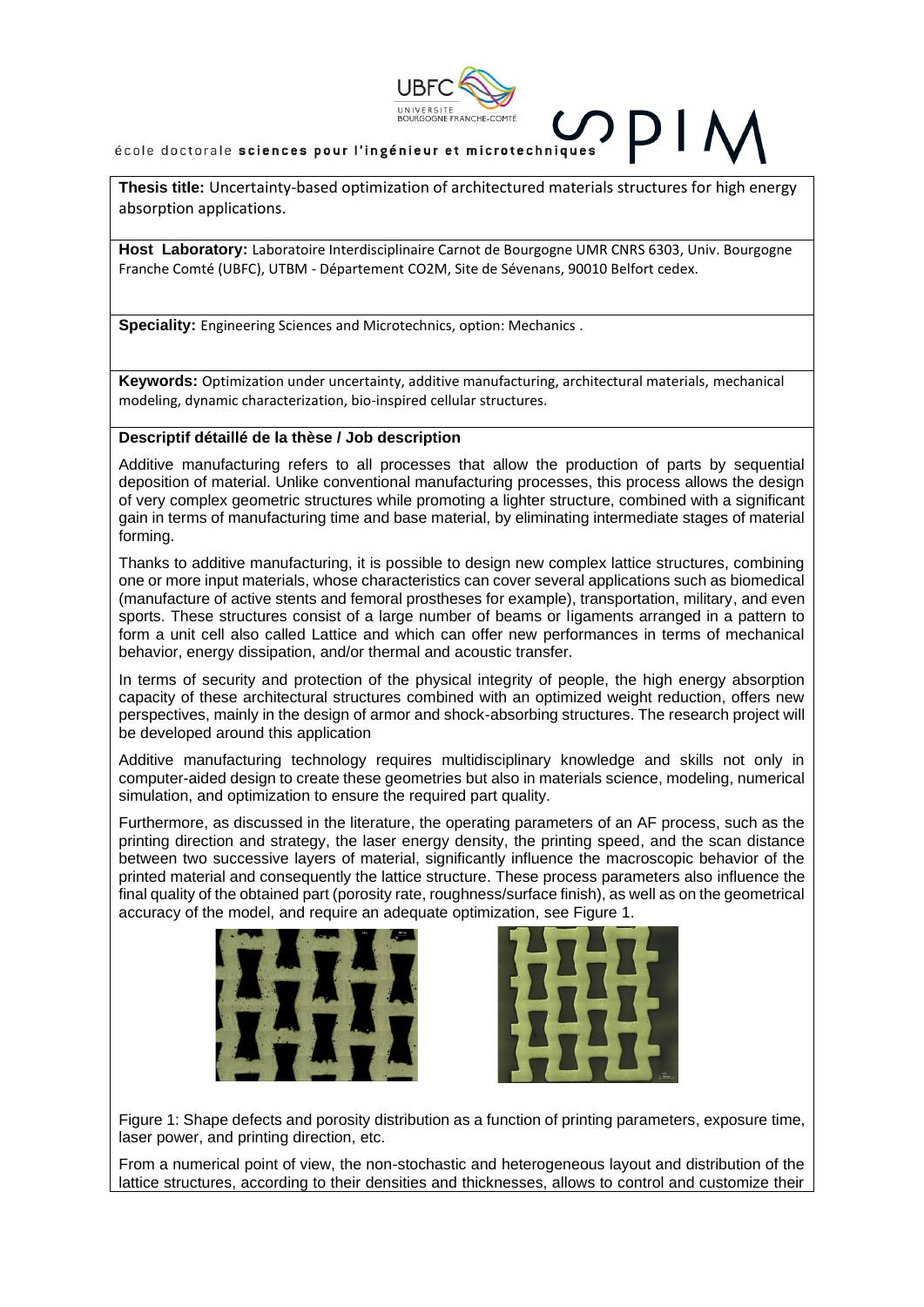

école doctorale sciences pour l'ingénieur et microtechniques

mechanical properties. Similarly, the integration of multi-material structures in a bio-mimetic context allows improving the energy absorption capacity of these structures.

However, this approach complicates the optimization process and requires a very advanced management of geometry and parameterization. Finding the optimal distribution remains a tedious task of numerical trial and error in order to find the optimal combination. For this, we propose in this research project to integrate and couple the optimization algorithms developed in the laboratory with numerical models to find the optimal configuration for these structures to allow, in addition to their lightness, to absorb large amounts of energy as during a ballistic shock.

The relevance of a finite element model and its predictive capability depend strongly on the accuracy of the input parameters, especially the material parameters and the geometry. These parameters are often considered as deterministic in the parts produced by conventional processes, whereas in reality they are subject to uncertainties. These variabilities, generated on the one hand by the process parameters themselves and by geometric dispersions on the other hand, are more important in the case of parts produced by the additive manufacturing process and can have harmful consequences if they are not taken into account from the modeling phase. The propagation of these uncertainties can considerably affect the structures produced and their rigidities.

In order to identify the mechanical properties of the printed material, experimental investigation campaigns will be conducted for static and fast dynamic loading cases (mainly in compression and shear). This will allow to identify the parameters of the behavior laws under these uncertainties.

The probabilistic approach is commonly used for modeling uncertainties in structural optimization problems. The probability density and the distribution function are used to define the occurrence of certain stochastic quantities that are uncertain in nature. The statistical description of a random variable X can be given either by the distribution function or by the probability density and characterized by the mean and the variance. The Normal, Lognormal and Weibull distributions are the usual distributions used to model these quantities. The greatest difficulty is to characterize these random parameters. This requires a large number of trials.

However, replacing the expensive problem with an equivalent one using meta-modeling techniques seems to be a technique to overcome these computational time problems and it is one of the objectives of this research topic.

To overcome the computationally intensive time required for the analysis and simulation of solid lattice structures and the consideration of the uncertainties, the thesis will include several points:

 \* Carry out a state of the art on architectural materials, micro and macro numerical simulation models, on uncertain optimization.

 \* Define parameterization strategies to control the arrangement and density of Lattice structures in the room.

 \* Create numerical models (finite elements) solid and beam for the simulation of loading cases (static and dynamic).

 \* Carry out an experimental manufacturing and characterization campaign (quasi-static and dynamic).

\* Optimize with uncertainties.

#### **Profile required:**

Preferred selection criteria:

This thesis is aimed at students at the end of their engineering or master's degree, the candidate should be a good mechanic combining knowledge of solid mechanics, materials and processes, as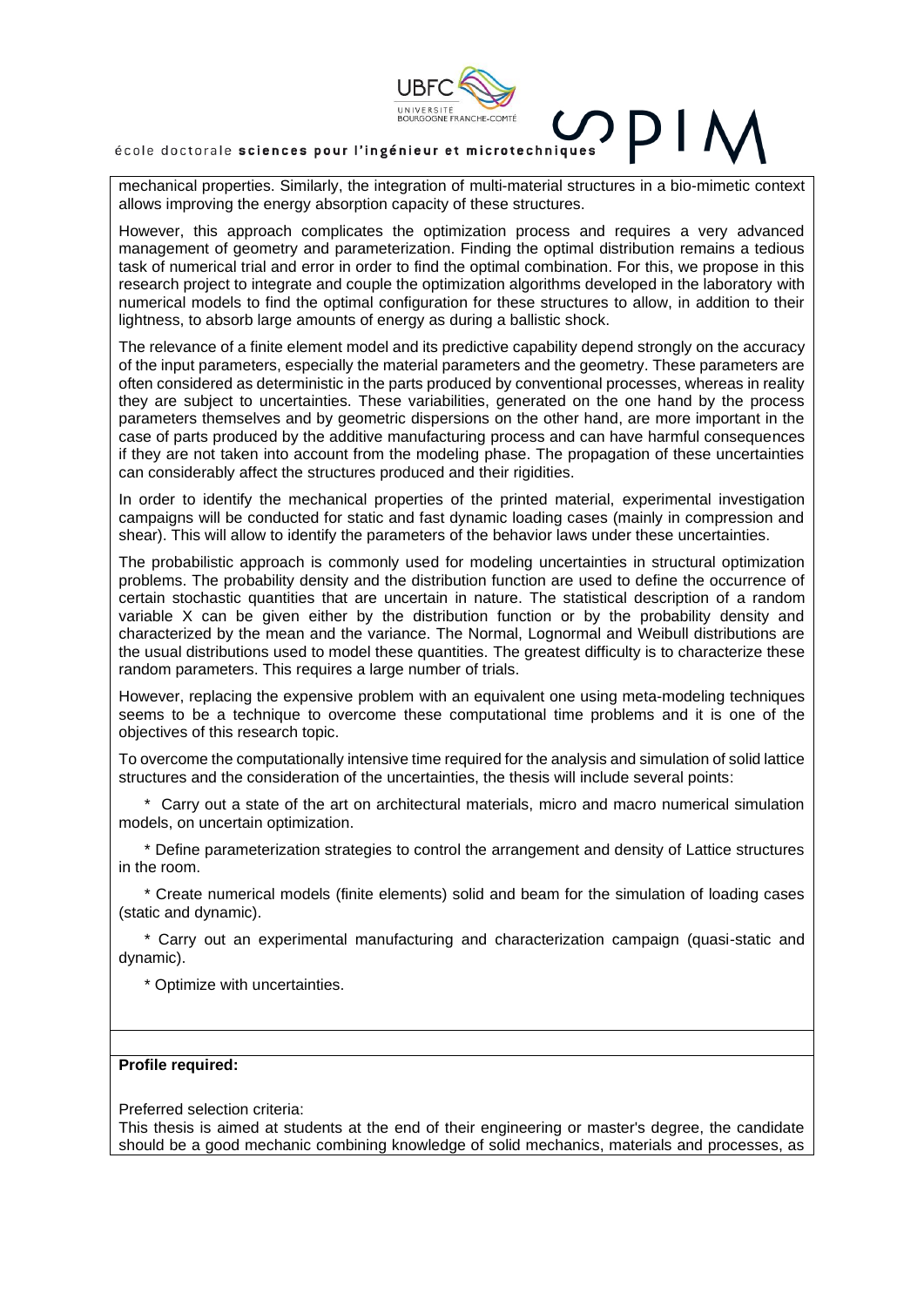

# école doctorale sciences pour l'ingénieur et microtechniques

well as good skills in the use of numerical simulation tools (finite elements), and optimization and with a practical sense for experimental implementation.

A good knowledge of polymer/metal additive manufacturing processes will be welcome, as well as a practical sense for experimental implementation.

Personal characteristics: seriousness, rigor, spirit of synthesis and teamwork.

## **Financement : MESRI Etablissement**

Dossier à envoyer pour le **20/05/2022** Début du contrat : 1<sup>er</sup> Octobre 2022 Salaire mensuel brut : 1975€

**Direction de la thèse**:/ **Thesis Supervisor**

M. Nadhir LEBAAL, email : [nadhir.lebaal@utbm.fr,](mailto:nadhir.lebaal@utbm.fr) tél : +33 6 49 85 70 39

**Encadrement de la thèse** : **co-directeur(s) et co-encadrant(s)**

M. Sébastien ROTH, **co-directeur,** email [: sebastien.roth@utbm.fr](mailto:sebastien.roth@utbm.fr)

M. Frederic Demoly, **co-encadrant,** email: [frederic.demoly@utbm.fr](mailto:frederic.demoly@utbm.fr)

M. Mohamed Slim Bahi", **co-encadrant,** email[: mohamed-slim.bahi@univ-lorraine.fr](mailto:mohamed-slim.bahi@univ-lorraine.fr)

Applicants are invited to submit their application to the PhD supervisors. Application must contain the following documents:

- CV
- Cover letter
- At least 1 reference letter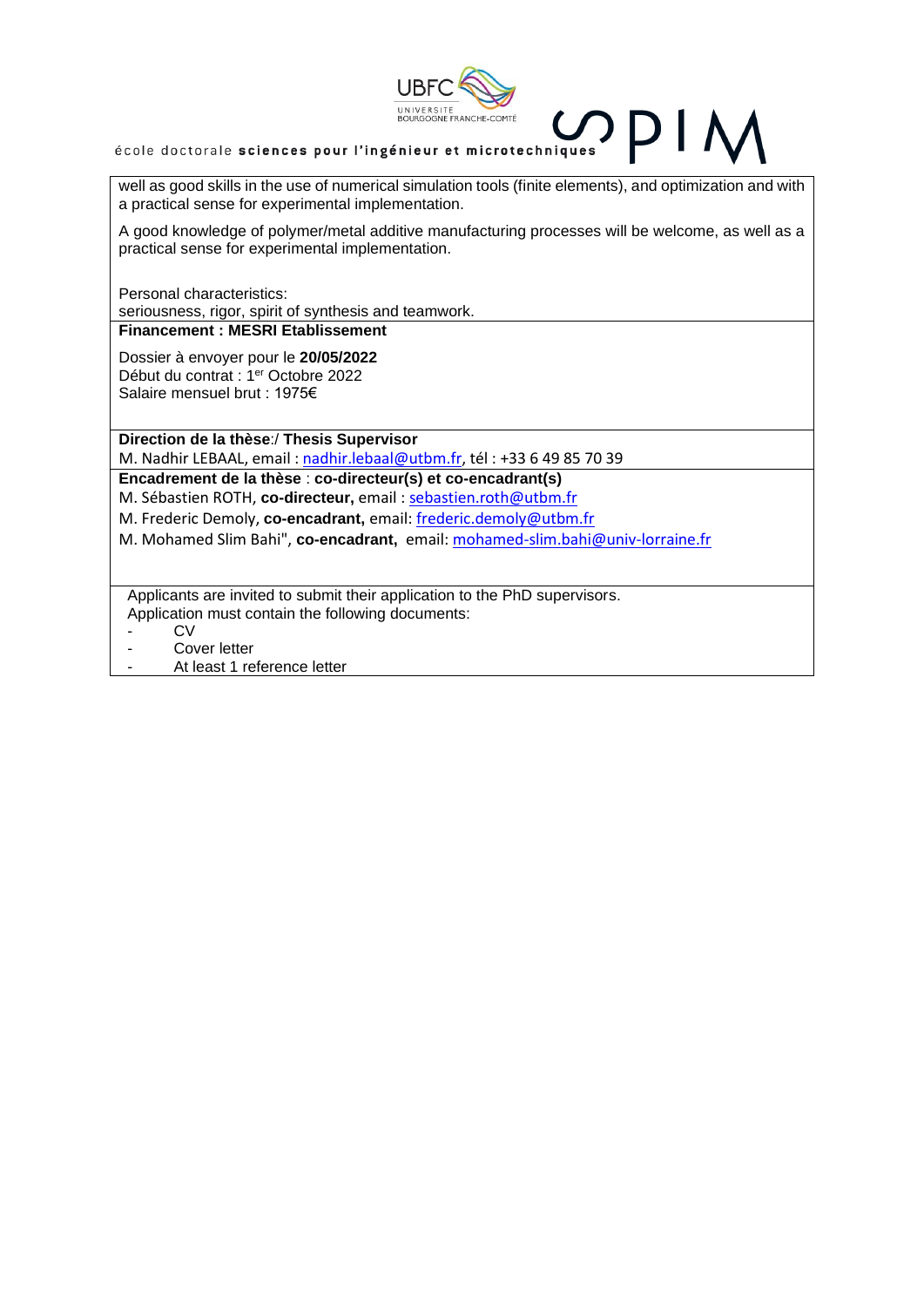

#### école doctorale sciences pour l'ingénieur et microtechniques

**Titre de la thèse :** Optimisation sous incertitudes de structures en matériaux fonctionnelles pour des applications à haute capacité d'absorption d'énergie.

**Laboratoire d'accueil :** Laboratoire Interdisciplinaire Carnot de Bourgogne UMR CNRS 6303, Univ. Bourgogne Franche Comté (UBFC), UTBM - Département CO2M, Site de Sévenans, 90010 Belfort cedex. **Spécialité du doctorat préparé :** Sciences Pour l'Ingénieur et Microtechniques, option Mécanique

**Mots-clefs :** Optimisation sous incertitudes, fabrication additive, matériaux architecturés, modélisation numérique, caractérisation en dynamique, structures cellulaires bio-inspirées.

#### **Descriptif détaillé de la thèse :**

La fabrication additive désigne l'ensemble des procédés permettant la réalisation des pièces par déposition séquentielle de matière. Contrairement aux procédés de fabrication classiques, ce procédé permet de concevoir des structures géométriques très complexes tout en favorisant un allégement de structure, combiné à un gain important en termes de temps de fabrication et en matériau de base, par la suppression des étapes intermédiaires de mise en forme.

Grâce à la fabrication additive, il est possible de concevoir de nouvelles structures en treillis complexes, en combinant un ou plusieurs matériaux d'apport, dont les caractéristiques peuvent couvrir plusieurs applications telles que le biomédical (fabrication des stents actifs et des prothèses fémorales par exemple), le transport, le militaire et même le domaine sportif. Ces structures consistent en un grand nombre de poutres ou ligaments disposés en motif pour former une cellule unitaire appelée aussi Lattice et qui peuvent offrir de nouvelles performances en termes de comportement mécanique, de dissipation de l'énergie, et/ou de transfert thermique et acoustique.

En matière de sécurité et de protection de l'intégrité physique des personnes, la grande capacité d'absorption d'énergie de ces structures architecturées combinée à un allégement optimisé de la masse, offre de nouvelles perspectives, principalement dans la conception des blindages et des structures amortissantes de chocs. Le projet de recherche sera développé autour de cette application.

La technologie de fabrication additive requiert une connaissance et des compétences pluridisciplinaires non seulement en conception assistée par ordinateur, permettant de créer ces géométries, mais aussi en science des matériaux, en modélisation, en simulation numérique et en optimisation afin de garantir la qualité requise des pièces.

De plus, comme il a été question dans la littérature, les paramètres opératoires d'un procédé de FA, tels que la direction et la stratégie d'impression, la densité d'énergie du laser, la vitesse d'impression et la distance de scan entre deux couches de matière successives, influencent considérablement le comportement macroscopique du matériau imprimé et par conséquence celui de la structure lattice. Ces paramètres process ont également une influence sur la qualité finale de la pièce obtenue (taux de porosité, rugosité/état de surface), ainsi que sur la précision géométrique du modèle et nécessite par ailleurs une optimisation adéquate,





voir Figure 1.

Figure 1 : défauts de forme et répartition des porosités en fonction des paramètres d'impression ; - Temps d'exposition, - puissance du laser et le sens d'impression.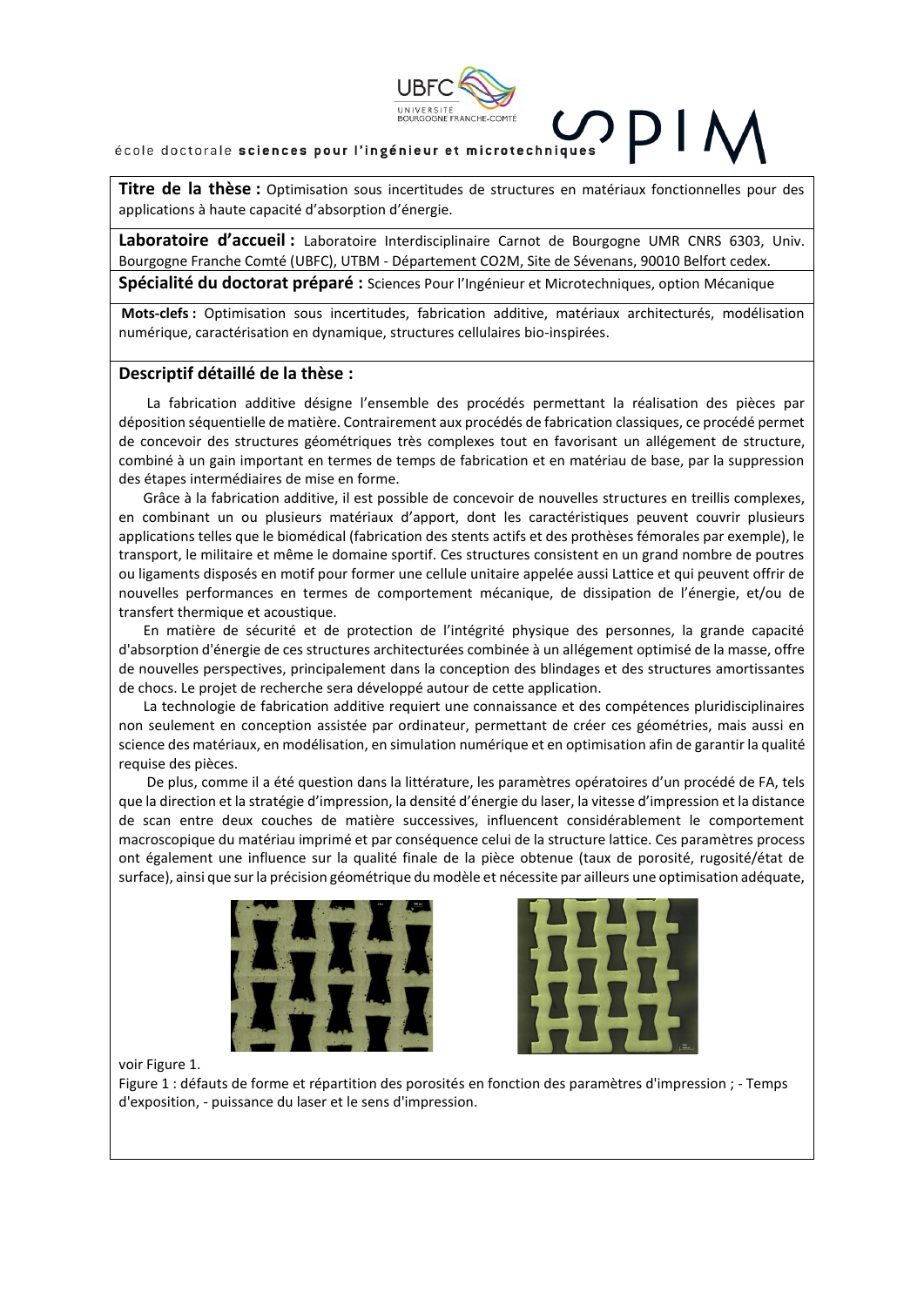

D'un point de vue numérique, la disposition et la distribution non stochastique et hétérogène des structures lattices, en fonction de leurs densités et épaisseurs, permettent de contrôler et de personnaliser leurs propriétés mécaniques. De même, l'intégration des structures multi matériaux dans un contexte de bio mimétisme permet d'améliorer la capacité d'absorption d'énergie de ces structures.

Cependant, cette démarche complique le processus d'optimisation et nécessite une gestion très avancée de la géométrie et du paramétrage. Trouver la distribution optimale, reste un fastidieux travail d'essais erreurs numériques afin de trouver la combinaison optimale. Pour cela, nous proposons dans ce projet de recherche d'intégrer et coupler les algorithmes d'optimisation développés au laboratoire avec les modèles numériques pour trouver à moindre coût la configuration optimale pour que ces structures permettent, en plus de leurs allègements, d'absorber des quantités d'énergie importantes comme lors d'un choc balistique.

La pertinence d'un modèle éléments finis et sa capacité de prédiction dépendent fortement de la précision des paramètres d'entrées, notamment les paramètres matériaux et la géométrie. Ces paramètres sont souvent considérés dans les pièces réalisées par les procédés conventionnels comme déterministes alors qu'en réalité ils sont entachés d'incertitudes. Ces variabilités, engendrées d'une part par les paramètres process eux-mêmes et par les dispersions géométriques d'autre part, sont plus importantes dans le cas des pièces produites par le procédé de fabrication additive et peuvent avoir des conséquences néfastes si elles ne sont pas prises en compte dès la phase de modélisation. La propagation de ces incertitudes peut affecter d'une manière considérable les structures réalisées et leurs rigidités.

Afin d'identifier les propriétés mécaniques du matériau imprimés, des campagnes d'investigations expérimentales seront menées pour des cas de chargements en statique et en dynamique rapide (principalement en compression et en cisaillement). Ce qui permettrait à terme, d'identifier les paramètres de lois de comportement sous ces incertitudes.

L'approche probabiliste est couramment utilisée pour la modélisation d'incertitudes dans des problèmes d'optimisation des structures. La densité de probabilité et la fonction de répartition sont utilisées pour définir l'occurrence de certaines quantités stochastiques incertaines par nature. La description statistique d'une variable aléatoire X peut être donnée soit par la fonction de répartition ou par la densité de probabilité et caractérisée par la moyenne et la variance. Les lois Normale, Lognormal et Weibull sont les lois usuelles utilisées pour modéliser ses quantités. La plus grande difficulté est de caractériser ces paramètres aléatoires. Ceci nécessite un grand nombre d'essais.

Cependant, le remplacement du problème couteux par un problème équivalent en utilisant les techniques de méta-modèle semble une technique permettant de remédier à ces problèmes de temps de calcul et c'est un des objectifs de ce sujet de recherche.

Dans le cadre de cette thèse, afin de surmonter les problèmes de temps de calcul intensif nécessaire pour l'analyse et la simulation des structures en treillis solides et prenant en compte les incertitudes, la thèse comportera plusieurs points :

- Réaliser un état de l'art sur les matériaux architecturés, les modèles de simulation numérique micro et macro, sur l'optimisation incertaine.
- ✓ Définition de stratégies de paramétrage afin de bien contrôler l'arrangement et la densité des structures Lattices dans la pièce.
- ✓ Création de modèles numériques (éléments finis) solide et poutre pour la simulation des cas de chargement (statique et dynamique).
- Réaliser une campagne expérimentale de fabrication et de caractérisation (en quasi-statique et en dynamique).
- ✓ Optimisation avec prise en compte d'incertitudes.

#### **Profil demandé** :

Cette thèse s'adresse aux étudiants en fin de cursus d'Ingénieur ou Master, le candidat devra être un bon mécanicien associant à la fois des connaissances de mécanique des solides, matériaux et procédés, ainsi que de bonnes aptitudes à la mise en œuvre des outils de simulation numérique (éléments finis), et d'optimisation et avec un sens pratique pour la mise en œuvre expérimentale.